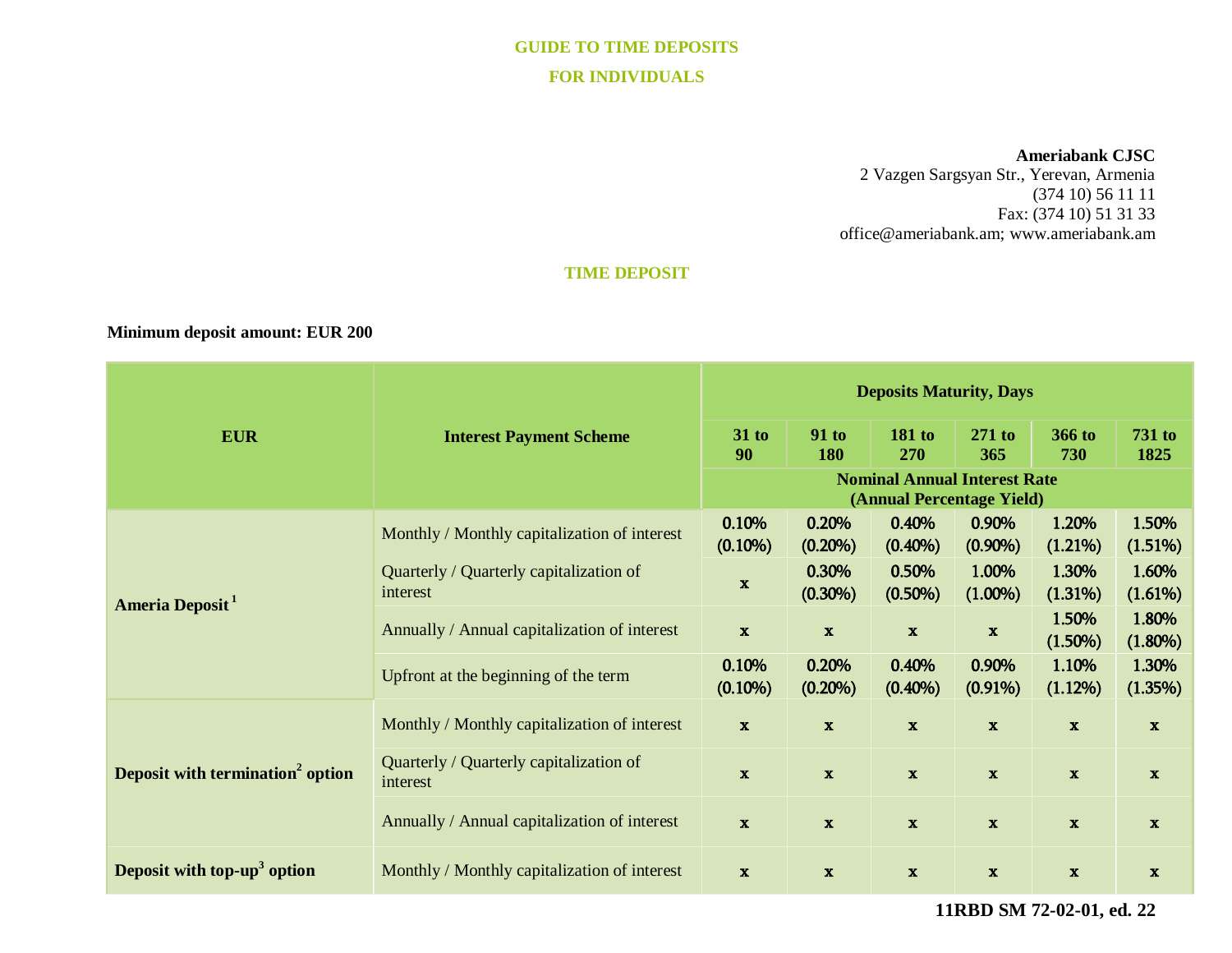|                                                                                                               | Quarterly / Quarterly capitalization of<br>interest | $\mathbf{x}$ | $\mathbf{x}$ | $\mathbf{x}$ | $\mathbf x$  | $\mathbf{x}$ | $\mathbf{x}$ |
|---------------------------------------------------------------------------------------------------------------|-----------------------------------------------------|--------------|--------------|--------------|--------------|--------------|--------------|
|                                                                                                               | Annually / Annual capitalization of interest        | $\mathbf x$  | $\mathbf{x}$ | $\mathbf{x}$ | $\mathbf{x}$ | $\mathbf{x}$ | $\mathbf{x}$ |
| Deposit with partial withdrawal <sup>4</sup><br>option                                                        | Monthly / Monthly capitalization of interest        | $\mathbf x$  | $\mathbf{x}$ | $\mathbf x$  | $\mathbf x$  | $\mathbf{x}$ | $\mathbf{x}$ |
|                                                                                                               | Quarterly / Quarterly capitalization of<br>interest | $\mathbf x$  | $\mathbf{x}$ | $\mathbf{x}$ | $\mathbf x$  | $\mathbf{x}$ | $\mathbf{x}$ |
|                                                                                                               | Annually / Annual capitalization of interest        | $\mathbf{x}$ | $\mathbf{x}$ | $\mathbf{x}$ | $\mathbf x$  | $\mathbf{x}$ | $\mathbf X$  |
| Deposit with top-up <sup>3</sup> and<br>termination <sup>2</sup> options                                      | Monthly / Monthly capitalization of interest        | $\mathbf x$  | $\mathbf x$  | $\mathbf x$  | $\mathbf x$  | $\mathbf x$  | $\mathbf{x}$ |
|                                                                                                               | Quarterly / Quarterly capitalization of<br>interest | $\mathbf{x}$ | $\mathbf{x}$ | $\mathbf x$  | $\mathbf{x}$ | $\mathbf{x}$ | $\mathbf{x}$ |
|                                                                                                               | Annually / Annual capitalization of interest        | $\mathbf{x}$ | $\mathbf{x}$ | $\mathbf{x}$ | $\mathbf x$  | $\mathbf{x}$ | $\mathbf{x}$ |
| Deposit with partial withdrawal <sup>4</sup><br>and termination <sup>2</sup> options                          | Monthly / Monthly capitalization of interest        | $\mathbf{x}$ | $\mathbf{x}$ | $\mathbf{x}$ | $\mathbf{x}$ | $\mathbf{x}$ | $\mathbf{x}$ |
|                                                                                                               | Quarterly / Quarterly capitalization of<br>interest | $\mathbf{x}$ | $\mathbf{x}$ | $\mathbf x$  | $\mathbf x$  | $\mathbf{x}$ | $\mathbf{x}$ |
|                                                                                                               | Annually / Annual capitalization of interest        | $\mathbf{x}$ | $\mathbf{x}$ | $\mathbf{x}$ | $\mathbf x$  | $\mathbf{x}$ | $\mathbf{x}$ |
| Deposit with top-up <sup>3</sup> and partial<br>withdrawal <sup>4</sup> options                               | Monthly / Monthly capitalization of interest        | $\mathbf{x}$ | $\mathbf{x}$ | $\mathbf{x}$ | $\mathbf x$  | $\mathbf{x}$ | $\mathbf{x}$ |
|                                                                                                               | Quarterly / Quarterly capitalization of<br>interest | $\mathbf{x}$ | $\mathbf{x}$ | $\mathbf{x}$ | $\mathbf{x}$ | $\mathbf{x}$ | $\mathbf{x}$ |
|                                                                                                               | Annually / Annual capitalization of interest        | $\mathbf{x}$ | $\mathbf{x}$ | $\mathbf{x}$ | $\mathbf{x}$ | $\mathbf{x}$ | $\mathbf{x}$ |
| Deposit with top-up <sup>3</sup> , partial<br>withdrawal <sup>4</sup> and termination <sup>2</sup><br>options | Monthly / Monthly capitalization of interest        | $\mathbf{x}$ | $\mathbf{x}$ | $\mathbf{x}$ | $\mathbf x$  | $\mathbf{x}$ | $\mathbf{x}$ |
|                                                                                                               | Quarterly / Quarterly capitalization of<br>interest | $\mathbf{x}$ | $\mathbf{x}$ | $\mathbf{x}$ | $\mathbf{x}$ | $\mathbf{x}$ | $\mathbf{x}$ |
|                                                                                                               | Annually / Annual capitalization of interest        | $\mathbf{x}$ | $\mathbf{x}$ | $\mathbf{x}$ | $\mathbf{x}$ | $\mathbf{x}$ | $\mathbf{x}$ |

# **ATTENTION!**

THE AMOUNTS AVAILABLE ON YOUR ACCOUNT ARE SUBJECT TO NOMINAL INTEREST RATE. THE ANNUAL PERCENTAGE YIELD SHOWS THE INCOME YOU CAN EARN IF YOU MAKE THE MANDATORY DEPOSIT PAYMENTS AND RECEIVE THE ACCRUED INTEREST WITH THE SELECTED FREQUENCY.

ANNUAL PERCENTAGE YIELD IS CALCULATED BY THE FOLLOWING FORMULA:

$$
A = \sum_{n=1}^{N} \frac{K_n}{(1+i)^{\frac{D_n}{365}}}
$$
(2)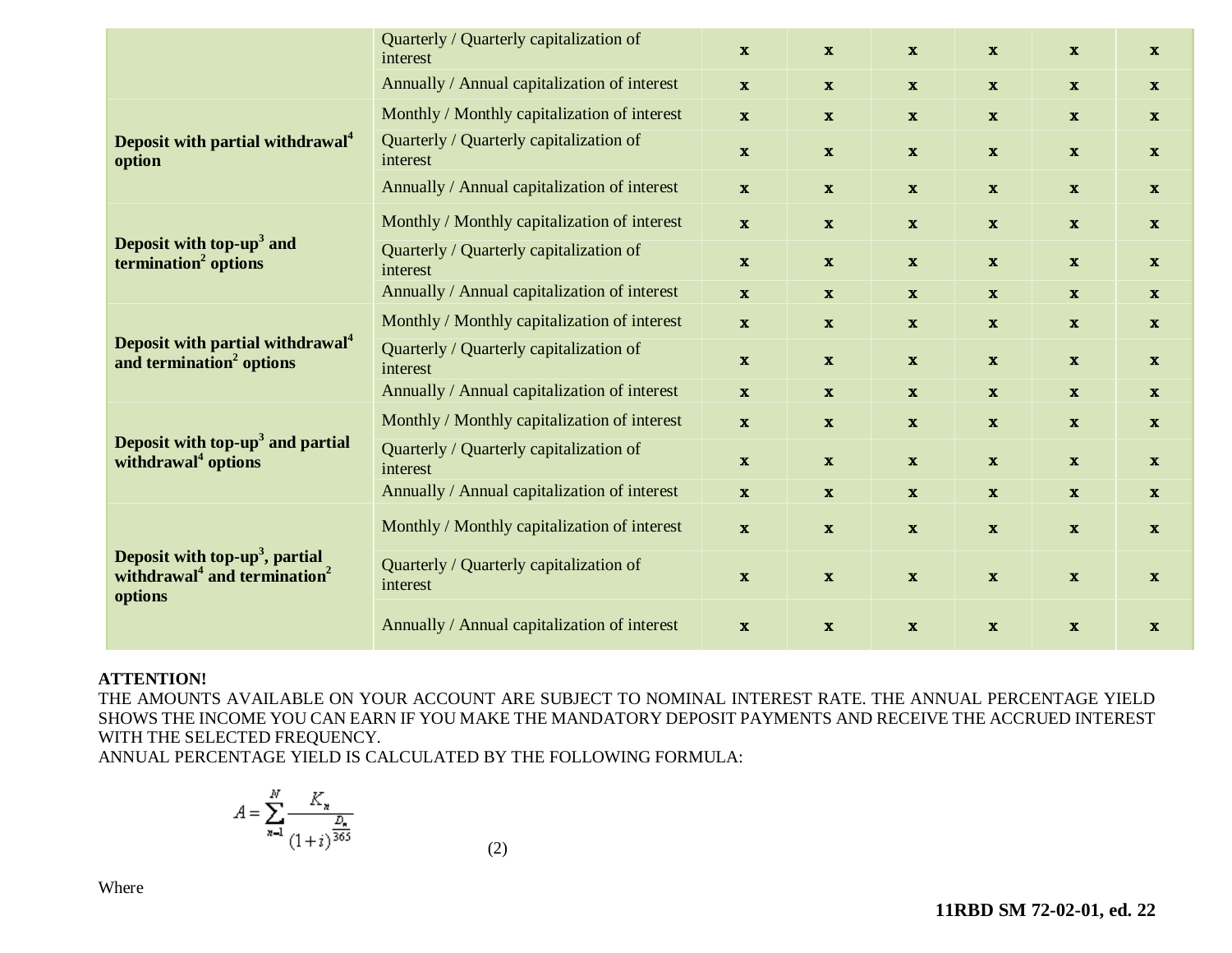- **i is the narrowly defined effective rate (NDER)**
- **Kn** is n number of cash flows from the Bank's perspective
- **N** is the number of cash flows related to that particular financial instrument
- **A** is the initial amount attracted or provided

 $D_n$  is the period of receiving the n<sup>th</sup> cash flow expressed in the days elapsed from the day of the first flow (the day of first flow being the day of attracting or issuing the amounts)

<sup>1</sup>**AMERIA DEPOSIT** is a standard time deposit where the depositors (or third party) are not allowed to add to or withdraw amounts from deposit account or convert the deposit into another currency during the term of deposit agreement.

<sup>2</sup>If the depositor terminates the deposit agreement before the due date, the Bank shall recalculate the accrued interest at the rate applicable to the deposit for the actual number of days elapsed as of the termination date.

If the deposit is requested back within a 30-day period after the start date, interest is recalculated at an annual rate of 0.1%. This being the case, the option "payment of interest upfront at the beginning of the term" is not applicable.

<sup>3</sup>The client may top-up the deposited amount throughout the deposit term except the last 3 months. Maximum allowed increase is 30% of initial contractual amount. Funds transferred by third parties can be deposited in the name of the depositor provided the required details of deposit account are specified. This being the case, the option "payment of interest upfront at the beginning of the term" is not applicable.

<sup>4</sup>The client may withdraw part of deposited amount throughout the deposit term except the first 3 months. Maximum allowed withdrawal is 30% of initial contractual amount. Interest accrued to withdrawn amount shall not be recalculated.

When deposit amount is reduced, the Bank provides an account statement to the depositor who acknowledges its receipt by their signature. Such signed receipt shall be the proof of actual decrease of deposit amount.

This being the case, the option "payment of interest upfront at the beginning of the term" is not applicable.

#### **Terms and conditions for deposits over AMD 2 billion or foreign currency equivalent shall be subject to internal regulations of the Bank.**

#### **Additional Benefits**

 $\overline{a}$ 

The Bank may, at its own discretion, provide to the depositor **a loan, debit or credit card with revolving or non-revolving line of credit** on the following terms**:**

| <b>Currency</b>             | <b>Interest Rate</b>        | $C$ redit Limit/Deposit $(LTV)^T$ Ratio |
|-----------------------------|-----------------------------|-----------------------------------------|
| Same as deposit currency    | Deposit rate $+4\%$         | Up to $90\%$                            |
| Other than deposit currency | As per Retail Lending Terms | Up to $70\%$                            |

The Bank shall have the right to charge any overdue liabilities on credit card to the deposit account through direct debiting.

<sup>&</sup>lt;sup>1</sup>The deposit amount used for calculation of the ratio does not include the interest paid at the beginning of the term.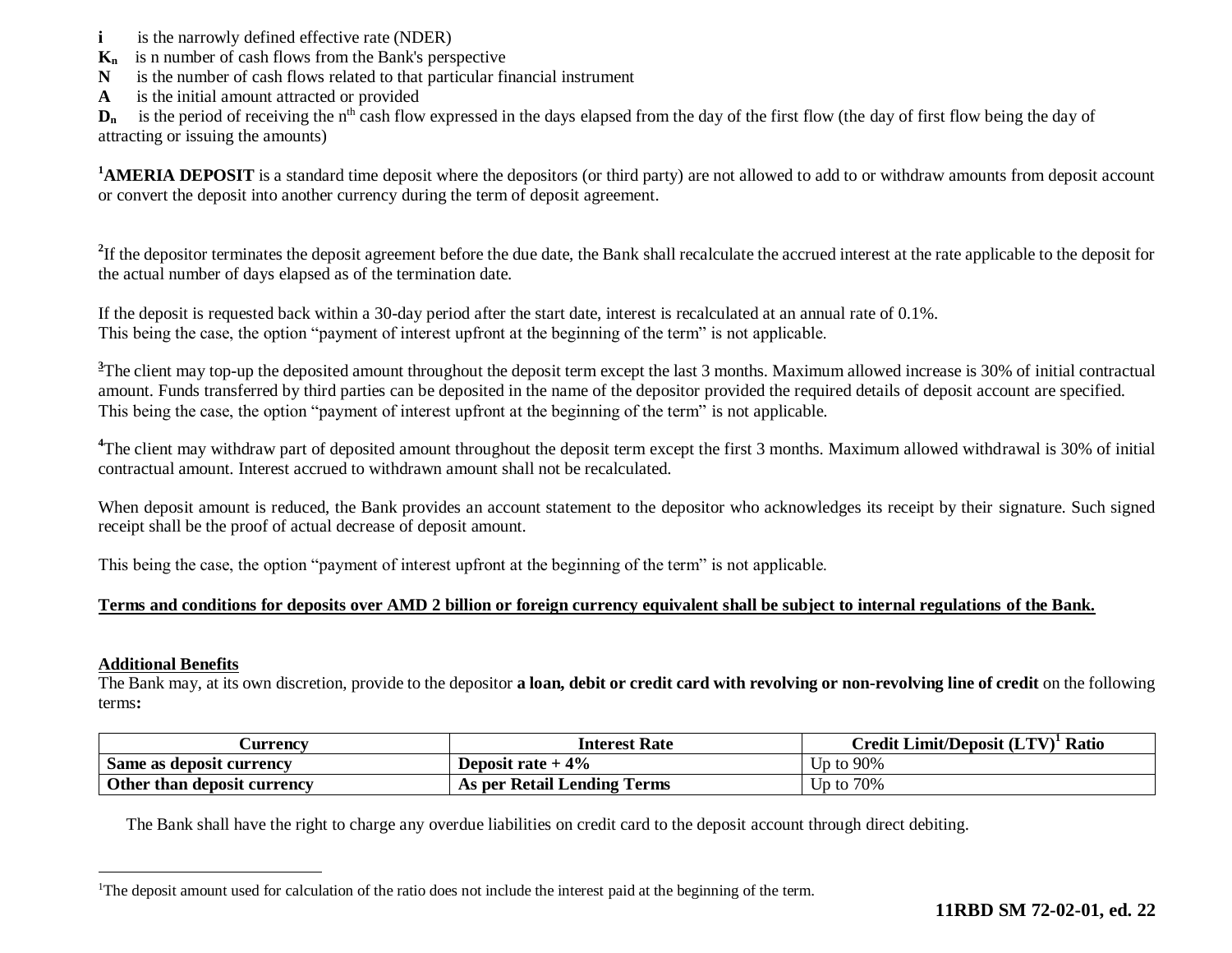# **Terms and Conditions**

 $\overline{a}$ 

- 1. The payment of deposit to the Bank is documented by a written instrument, i.e. bank deposit agreement.
- 2. For clients making a time deposit the Bank opens an account in AMD. If the deposit is in foreign currency, the Bank opens an account in the deposit currency as well. In the latter case no account opening fee is charged.
- 3. Account statements are subject to the following terms.

| Fee for provision of account statement                                                                                              |                                                |
|-------------------------------------------------------------------------------------------------------------------------------------|------------------------------------------------|
| Provision of account statements, copies of account statements or other<br>documents kept in electronic form, backdated up to 1 year | Free                                           |
| Provision of account statements or copies of account statements                                                                     | AMD 5,000                                      |
| backdated more than 1 year or other documents kept in electronic form <sup>2</sup>                                                  | per annual statement per account, VAT included |
| Provision of copies of documents kept in paper form or copies of                                                                    | AMD 5,000                                      |
| electronic documents backdated more than 1 year                                                                                     | per document, VAT included                     |

- 4. The Bank calculates interest based on 365 days per year.
- 5. Calculation of interest shall start from the day following the date of payment of deposit to the Bank and end one day before deposit end date.
- 6. Interest is taxable at 10% or 5% pursuant to the tax legislation of Republic of Armenia or Nagorno Karabakh Republic, respectively.
- 7. Interest may be paid by one of the following schemes as defined in deposit agreement:

**7.1 Monthly:** interest is credited to the depositor's bank account on monthly basis from the deposit start date. Before payment of interest the Bank withholds the income tax.

**7.2 Monthly capitalization of interest**: net interest (after tax) is accrued to deposit principal every month to the start date of the deposit or on the first banking day after that. Interest for each subsequent period is accrued to the sum of the previous month's interest and the principal amount. The term of deposits with compound interest rates should be at least 60 days.

**7.3 Quarterly payment**: interest is credited to the depositor's bank account on quarterly basis on the last day of the quarter. Before payment of interest the Bank withholds the income tax.

**7.4 Quarterly capitalization of interest**: net interest (after tax) is accrued to deposit principal every quarter to the start date of the deposit or on the first banking day after that. Interest for each subsequent period is accrued to the sum of the previous quarters' interest and the principal amount.

**7.5 Annual payment:** interest is credited to the depositor's account on annual basis on the last day of the year. Before payment of interest the Bank withholds the income tax.

**7.6 Annual capitalization of interest**: net interest (after tax) is accrued to deposit principal every year to the start date of the deposit or on the first banking day after that. Interest for each subsequent period is accrued to the sum of the previous years' interest and the principal.

**7.7 Payment of interest upfront at the beginning of the term:** interest is paid upfront on the start day of the deposit. Before payment of interest the Bank withholds the income tax.

- 8. The Bank shall not, at its own initiative and discretion, decrease the interest rate defined by deposit agreement during the term of the agreement.
- 9. The deposit agreement may be extended in cases and in the manner provided for by the agreement and terms and conditions of deposits for individuals.

10. The Bank shall repay the deposit, whether fully or partially, forthwith upon request of the depositor. In accordance with these terms and conditions, if the deposit is requested back before the due date, the Bank shall recalculate and repay the amount based on the depositor's withdrawal application. This being the case, the Bank shall pay interest at a 0.1% annual rate instead of the rate defined by deposit agreement. If the interest chargeable back after recalculation has already been paid to the client, the difference between such interest and interest at 0.1% annual rate is charged to the deposit. This clause is applicable unless otherwise defined by the deposit terms and/or deposit agreement.

<sup>2</sup>Account statements, their copies and other materials (including references, documents, their copies) backdated more than 3 years are provided on contractual terms.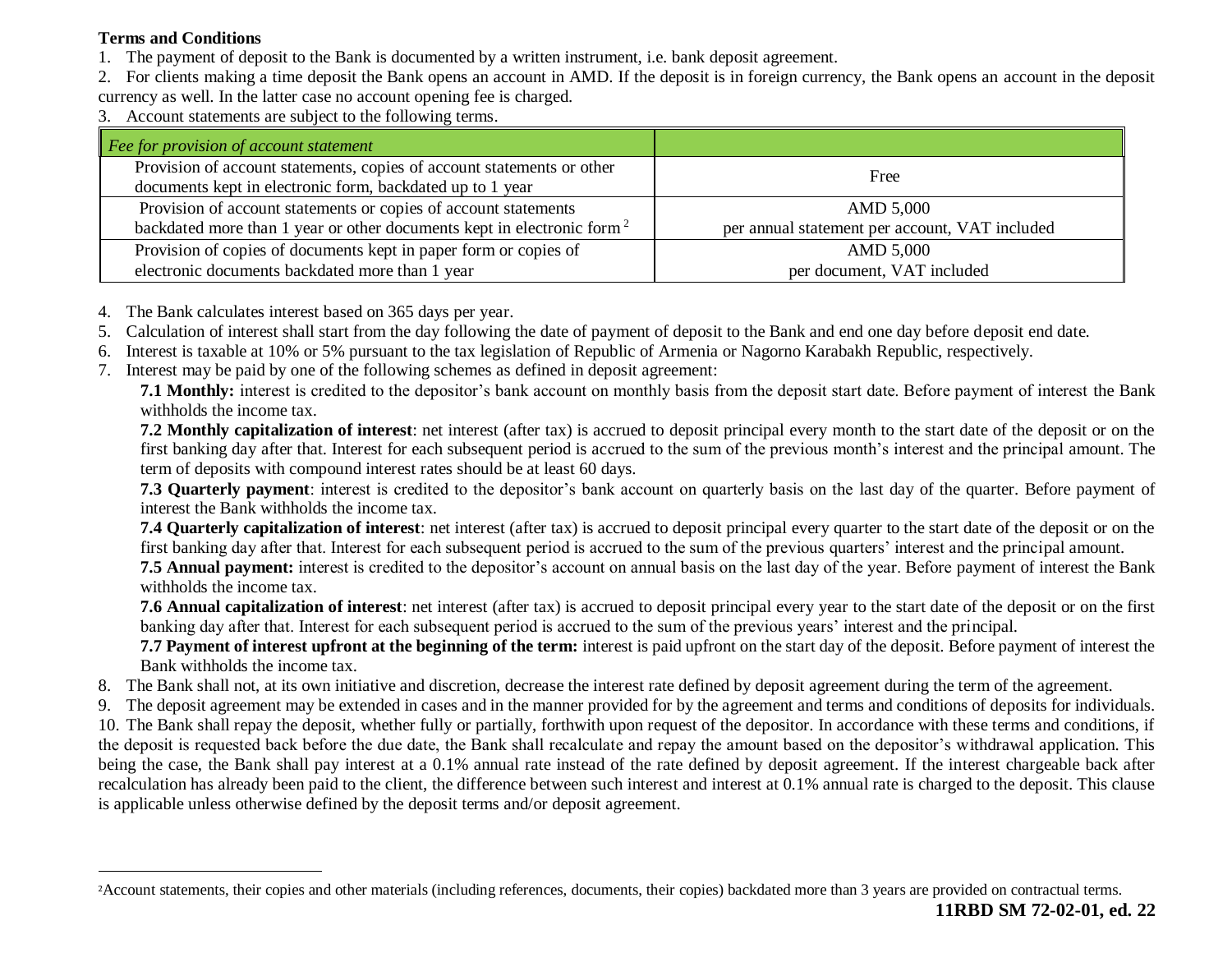11. If the depositor does not request to return the deposit amount upon expiry of the agreement, then based on the option selected by the depositor in the agreement either (i) the agreement is prolonged in the manner defined therein and subject to the interest rates effective in the Bank at that time, or (ii) the deposit is transferred to the depositor's bank account to be serviced in accordance with the then applicable current bank account rates and fees.

12. In case of the depositor's decease, accrual of interest will continue until expiry of deposit agreement, after which the Bank transfers the deposit and accrued interest to the depositor's account. In this case, these amounts shall be transferred to the heirs of the depositor upon submission of properly perfected and executed documents on property rights, evidencing the fact of inheritance.

13. Repayment of deposits is guaranteed by the Deposit Guarantee Fund in accordance with the Law of the Republic of Armenia "On Guarantee of Remuneration of Bank Deposits of Physical Entities". The Law defines the following terms of deposit guarantee:

- For deposits in AMD only, the guarantee coverage is AMD 10.0 million.
- For deposits in foreign currency only, the guarantee coverage is AMD 5.0 million.
- For deposits both in AMD and foreign currency where the AMD-denominated deposit exceeds AMD 5.0 million, the guarantee coverage is up to AMD 10.0 million for AMD-denominated amount only.
- For deposits both in AMD and foreign currency where the AMD-denominated deposit amount is less than AMD 5.0 million, the guarantee coverage is 100% for AMD deposit + difference between AMD 5.0 million and reimbursed amount in AMD for foreign currency deposit.

14. Disagreements and disputes arising out of or in connection with deposit agreement shall be settled through negotiations between the parties. If the parties fail to reach agreement, the settlement shall be reached in the order defined under the legislation of the Republic of Armenia. Disagreements and disputes arising out of a property claim of which the value is within AMD 10,000,000 or foreign currency equivalent may be settled through the Financial System Mediator.

Ameriabank has waived its right to dispute the decisions of the Financial System Mediator subject to the following conditions:

- The Bank is entitled to terminate the waiver agreement at any time.
- The agreement is effective for one year.
- The Bank has waived its right to dispute the decisions of the Financial System Mediator only if the property claim does not exceed AMD 250,000 and the amount of transaction does not exceed AMD 500,000.

# **Examples**

1. The depositor wishes to make an Ameria Deposit in Armenian drams for a term of 366 days with interest to be paid upfront at the beginning of the term.

Deposit amount: 100,000 AMD Deposit start date: June 1, 2018 Maturity: June 2, 2019 Annual simple interest rate: **7.5%** Interest payment date: June 1, 2018 (the deposit will be effective for 365 days, start date and payment date are counted out) **Interest to be paid** = 100,000\***7.5%/**100/365\*365 = 7,500 AMD **Net interest to be paid (less 10% income tax)** = 7,500-7,500\*10/100 = 6,750 AMD

2. The depositor wishes to make an Ameria Deposit in US dollars for a term of 271 days with termination and top-up options. Preferred interest payment scheme is quarterly payment.

Deposit amount: 10,000 USD Deposit start date: June 1, 2018 Maturity: February 27, 2019